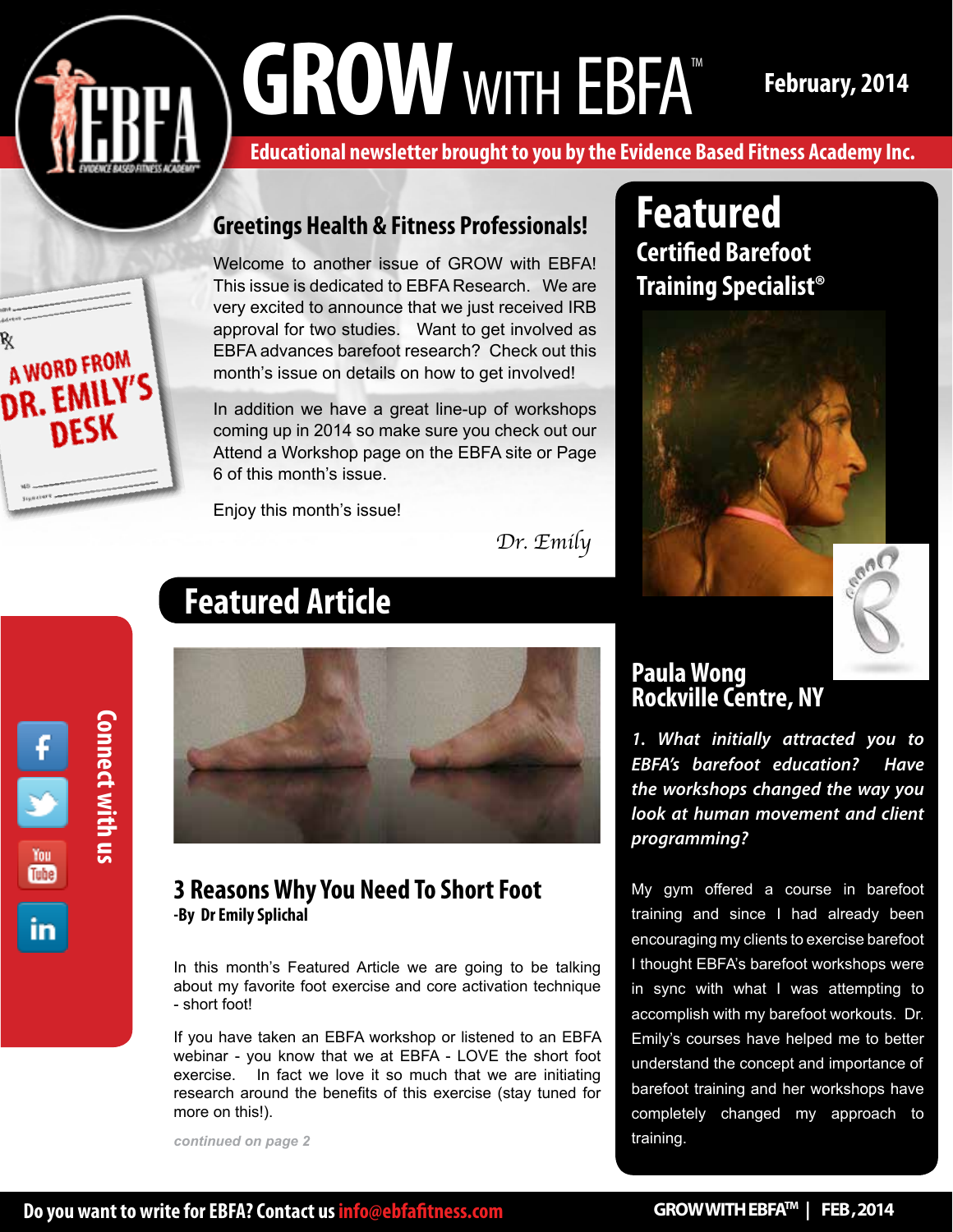#### *(continued from page 1)*

*2. Overall how have your clients responded to the barefoot training? Any specific client results you want to share?*

» client who was so badly incapacitated by his posture » basically walked on the toe only on his left side. With he now can walk with both feet on the floor, has very » his corrective exercises BAREFOOT. Overall, my clients have been experiencing the rewards with barefoot training in regards to posture, balance, muscle engagement - and especially with any corrective exercises. One great example is a and left heel not even able to touch the floor. He the programming I learned from EBFA's workshops, LITTLE back pain and a host of other gifts from doing



*3. Would you recommend EBFA barefoot education to your colleagues? Why or why not?*

In my 16 years as a trainer and 26 years of training myself, all the education from top exercise specialists(Paul Chek,Mike Boyle,Gary Grey, etc.) Dr. Emily has brought the most important phase of my education as a trainer to the forefront. Any trainer who wants to do the very best for their clients should absolutely regard Dr Emily's philosophy as one of the most valuable assets you can have. It encompasses every client, athlete to elder, and should be applied in some way into every workout to get maximum results for your clientele.

#### **What is Short Foot?**

Never heard of short foot?

Well get ready for a whole new level of glute activation, stabilization and body tension - from the ground up!

Short foot is an exercise for the intrinsic muscles in the plantar foot - namely the abductor hallucis. When performing the short foot exercise I recommend focusing on one foot at a time.



**Step 1:** Begin by standing on one foot with your body weight evenly distributed over the plantar foot.

**Step 2:** Spread the digits ensuring all 5 toes have contact with the ground.

**Step 3:** Focusing on just the great toe - press the tip of the toe into the ground and watch as your arch increases and the ball of the foot lifts from the ground. (If your lesser 4 digits press into the ground that is okay - if they curl up - try to relax them)

**Step 4:** Hold the short foot exercise for 10 seconds - 5 repetitions at the beginning of each workout. Then integrate short foot into all your exercises on the concentric phase of the exercise (i.e. if you are doing squats, short foot as you press up out of the squat)

#### *Wait there is more!*

Not quite getting how awesome short foot is yet? Hold tight because there's more!

There are 3 BIG reasons of why short foot is so powerful and why you and your clients should be short footing!

**Reason 1:** Short foot leads to co-activation of the deep hip and pelvis stabilizers allowing for proper hip joint centration and greater glute engagement.

#### *Why is this so important?*

In order to get the greatest amount of force or power generation out of the glutes, they need to contract on a stable joint (i.e. the LPH complex). Short foot is one of the fastest ways to initiate LPH stability during closed chain exercises.

So you want stronger glutes - you have to stabilize your hip FASTER!

**Reason 2:** Short foot creates a foot (subtalar joint) inversion moment which drives external rotation of the hips and greater glute engagement.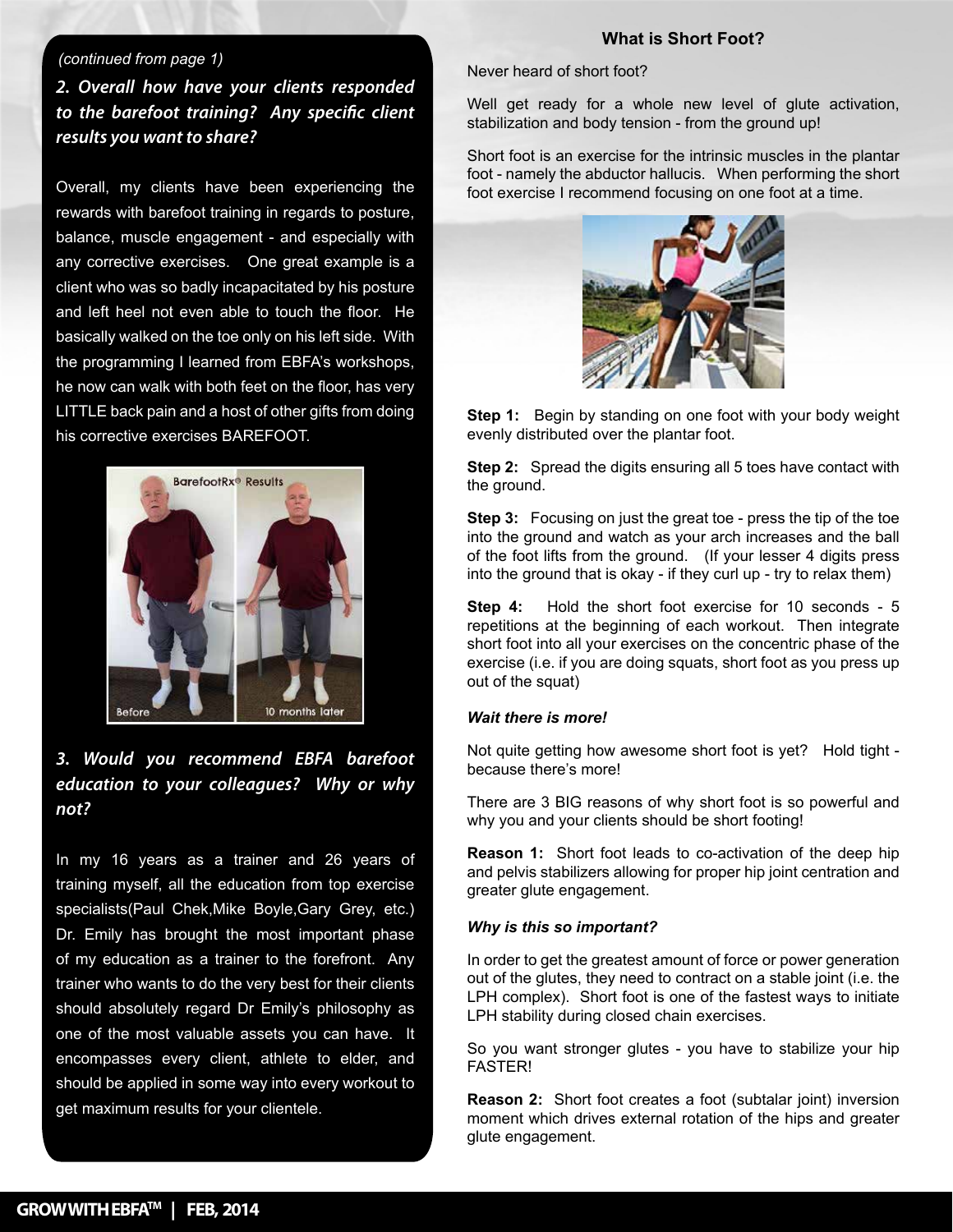#### *Why is this so important?*

Remember that our glutes are not only powerful hip extensors but also hip external rotators. Rotational moments in the lower extremity are how the body loads and unloads the potential energy generated through impact forces.

So if you want to unleash the potential energy generated through plyometrics, running or jumping - you have to optimize the rotational moments in the hip FASTER!

**Reason 3:** Short foot activates the navicular / medial arch sling which includes the posterior tibialis muscle up into the adductors, obturator fascia, pelvic floor and diaphragm - all via the deep myofascial front line.

#### *Why is this so important?*

Everything is integrated and our feet are the foundation to our posture and closed chain movements. In order to move efficiently we need to maintain body tension and LPH stability. What drives LPH stability in closed chain movements is the plantar foot.

#### *Not convinced yet?*

It's time to hit the gym floor! Next time you are at the gym (or right now if you want) - stand one foot and do a single leg squat with your shoes on and your feet relaxed. Notice your balance, stabilization and glute engagement.

NOW - take the shoes off. Do a few short foot contractions (hold for 10 seconds) then do your single leg squat again - but I want you to do the short foot contraction as you press up out of the single leg squat.

#### *What do you feel?*

Do you notice more glute engagement? Do you feel more stable in your single leg squat?

Do you notice how your plantar foot, your glute and your core are like a marriage. The stronger you engage short foot, the stronger you feel your glutes.....the stronger you feel your glutes, the stronger you will notice your core.

This is what we at EBFA call........body tension - from the ground up!

Now it is your turn to spread the power of short foot to your colleagues, clients and athletes.

Remember - our bodies are designed to move from the ground up. Unleash the power of short foot!



## **The Power Behind Barefoot Science - Beyond Running!**

When you hear the words "barefoot training" – what initially comes to mind?

If you envision minimalist footwear or barefoot running, you are not alone. As a barefoot educator and having researched the power behind barefoot science for the past 4 years, one of my greatest frustrations is the limited ideas that the word "barefoot" generates among professionals.

Surely barefoot running has made the media spotlight and has been the focus of many anthropological and biomechanical



research studies – but is the primary benefit of barefoot training related to running?

I would argue with a very strong no!

When one takes a step back from the idea of "barefoot" meaning minimalist footwear or running without shoes, they will be enlightened by how powerful stimulation of the plantar foot is in preparing for all closed chain movements - from walking up stairs to performing a Kettle Bell swing.

With the foot as the only contact point between the body and the ground, studies have shown that this complex kinematic and neuromuscular structure is actually the critical link to "proximal stability for distal mobility"

This power behind stimulation of the plantar foot is the foundation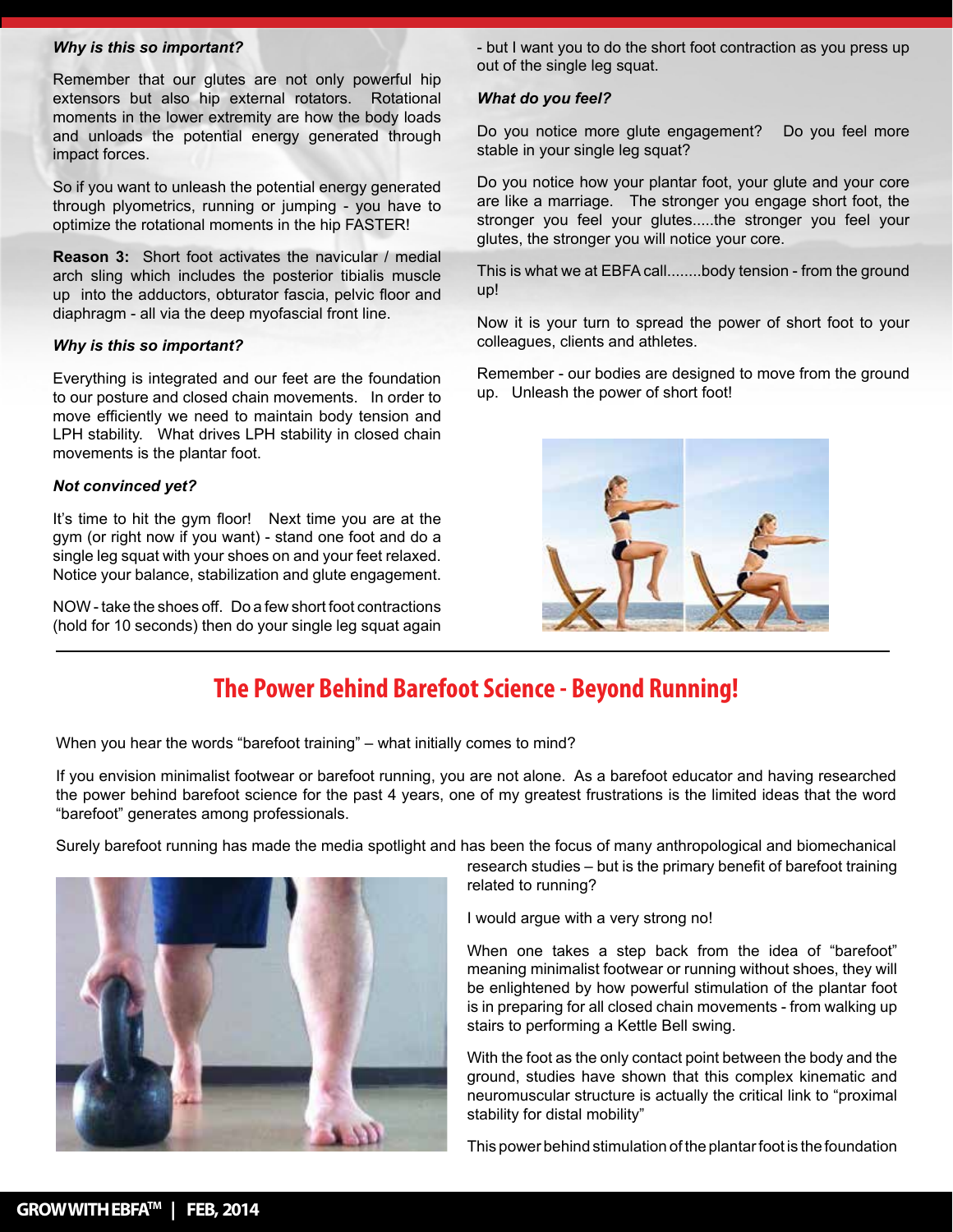to all EBFA Programming including our Barefoot Training Specialist®, BarefootRx® and BARE® Workout Certifications.

As the only education company that redirects the focus of human movement to point of initial foot contact – we are dedicated to changing the perspective of health and fitness professionals to one of "from the ground up".

Some of the powerful benefits that health & fitness professionals will take away by attending an EBFA workshop include:

- 1. The plantar foot is critical in our innate loading response allowing sufficient dissipation of ground reaction forces.
- 2. Plantar stimulation can improve foot posture leading to better lower extremity alignment and muscle activation patterns.
- 3. Barefoot stimulation is the gateway to faster hip stability and power generation allowing us to jump higher and run faster.

#### **Become a Barefoot Training Specialist®**

One of the hottest buzzwords currently in the fitness industry is "barefoot training". As we explore the benefits of workingout sans footwear we must ask ourselves "Why?" Why train barefoot when shoes seem to provide the support and shock absorption needed for optimal performance?

The answer to this question lies in the function of the human foot. With no established guidelines on barefoot training protocol, this is the only workshop that will fully prepare fitness professionals and running coaches to better integrate barefoot training and foot fitness into their client's workout and running programming.

Registration fee includes manual, assessment CD, BTS t-shirt and Certification exam.

Earn NASM, NSCA, ACE & AFAA CECs.

#### **Become a Barefoot Rehab Specialist - BarefootRx®**

In this one-of-a-kind Certification workshop, Podiatrist Dr Emily Splichal will explore the benefits of barefoot training in the rehab setting. Explore the concept of barefoot science and how it can enhance the timing of muscle activation patterns as it relates to the prevention of hip, knee and foot injuries.

Using hands-on demonstrations and a discussion of the latest barefoot research, professionals will be guided through common injuries in the lower extremity, and their association with lack of neuromuscular control and delayed muscle activation. Return to your patients and clients with barefoot training techniques and a solid understanding of from the ground up programming to improve balance & stability, body strength, lower extremity alignment and lumbopelvic hip stability.

LEADERS<br>BAREFOOT

**FITNESS**

Registration fee includes manual, assessment CD and examination.

Earn NY State Physical Therapy CMEs + NASM, NSCA, ACE & AFAA CECs.

#### **Become a BARE® Workout Instructor**

BARE® is the only barefoot balance training workout that is uniquely designed to build strength - from the ground up!

Through specific balance exercises, BARE® will enable you to improve strength, endurance, and flexibility. BARE® combines the benefits of Pilates, yoga, and barefoot balance training to bring the focus on preventive medicine and the power of proper body alignment.

Are you barefoot strong?

Registration fee includes manual, workout DVD, Barefoot Strong tank and examination.

Earn NASM, AFAA and ACE CECs.

To learn more about the power behind barefoot science or to find an EBFA Workshop near you please visit:

**www.ebfafitness.com**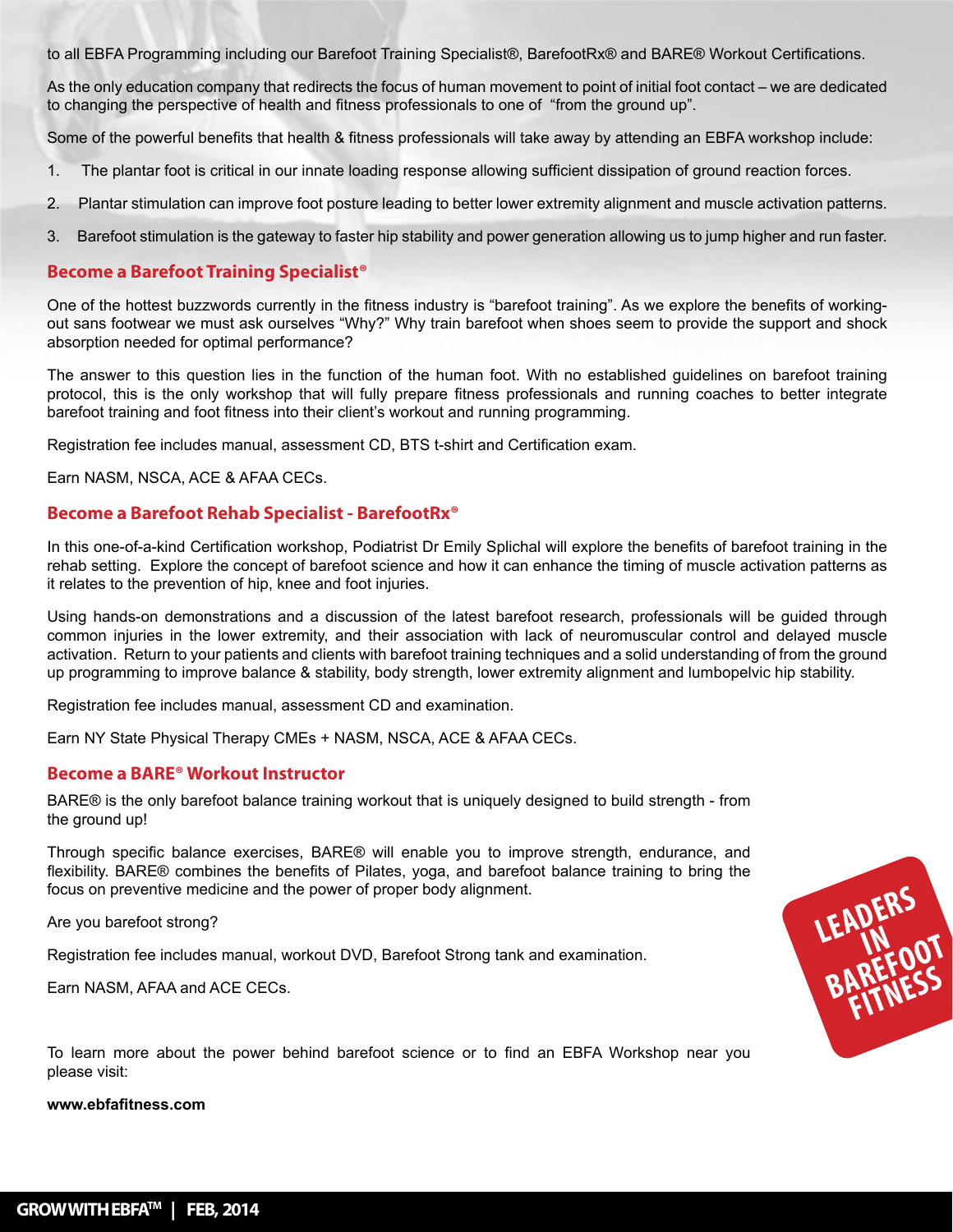## **EBFA RESEARCH**

#### **Want to get involved in barefoot research?**

It is with great excitement that EBFA officially launches our Barefoot Research Division. We recently received IRB approval for two studies that are set to begin Spring 2014. If you, a colleague or client match the following criteria and want to get involved in our barefoot research - **please e-mail: education@ebfafitness.com.**

#### **Research Study #1**

#### *The Immediate Effect of Barefoot Neuromuscular Training on Gluteus Medius Activation in Active Females: A Comparative Study*

Of the lower extremity joints, the knee sustains the highest percentage of injuries, particularly among physically active individuals. Numerous studies including a 2009 study by Boling et al. have demonstrated that females sustain a higher number of overuse knee injuries compared to males. Reiman et al. cited 51 articles that provide biomechanical evidence that support the concept that proximal hip weakness, namely to the gluteus medius, may contribute to knee injury risk.

Current injury prevention programming primarily focuses on isolated hip strengthening, however Janda et al. has demonstrated that efficient hip stabilization requires initial activation of the deep hip external rotators. Janda et al. further demonstrated that deep hip stabilization can be achieved through plantar foot contraction and activation.

To date, minimal research has focused on the association between barefoot strengthening, hip activation and knee injury risk. Although numerous barefoot-based research studies have been published, a majority of these studies have focused on barefoot running biomechanics, not barefoot neuromuscular activation patterns.

It is the goal of EBFA to expand upon the concepts of Janda et al. and explore the benefit that barefoot stimulation may have on injury prevention. The primary purpose of our study is to evaluate the effects of barefoot neuromuscular training on gluteus medius time-to-fatigue, as well as peak muscle activation of the gluteus medius and upper gluteus maximus and the timing of hip activation during a single leg landing task.

#### **Seeking:**

Female participants ages 18 - 40 with no known history of trauma or surgery to the knees, hips and ankles. Must be able to participate in a one-day study in NYC.

#### **Research Study #2**

#### *The Effect of Toe Spread Sandals on Mild to Moderate Bunion Pain: A Comparative Study*

A bunion (hallux valgus) is a deformity of the great toe, where the metatarsophalangeal joint protrudes laterally, and the head of the great toe turns inward toward the other toes, sometime crossing over or under the 2nd toe. Although causes of bunion formation may vary, some studies have demonstrated an imbalance between adductor hallucis and abductor hallucis strength as one such factor.

Although little research exists on the prevention of bunion formation through abductor hallucis strengthening, patients have reported decreased bunion pain when in shoes that promote abduction of the hallux. In the above study, we hope to demonstrate the benefit of toe spread sandals on the reduction of mild to moderate bunion pain.

#### **Seeking:**

Male & female participants ages 18 - 65 with history of mild to moderate bunion. No known history of trauma or surgery to the foot. Participants must submit current

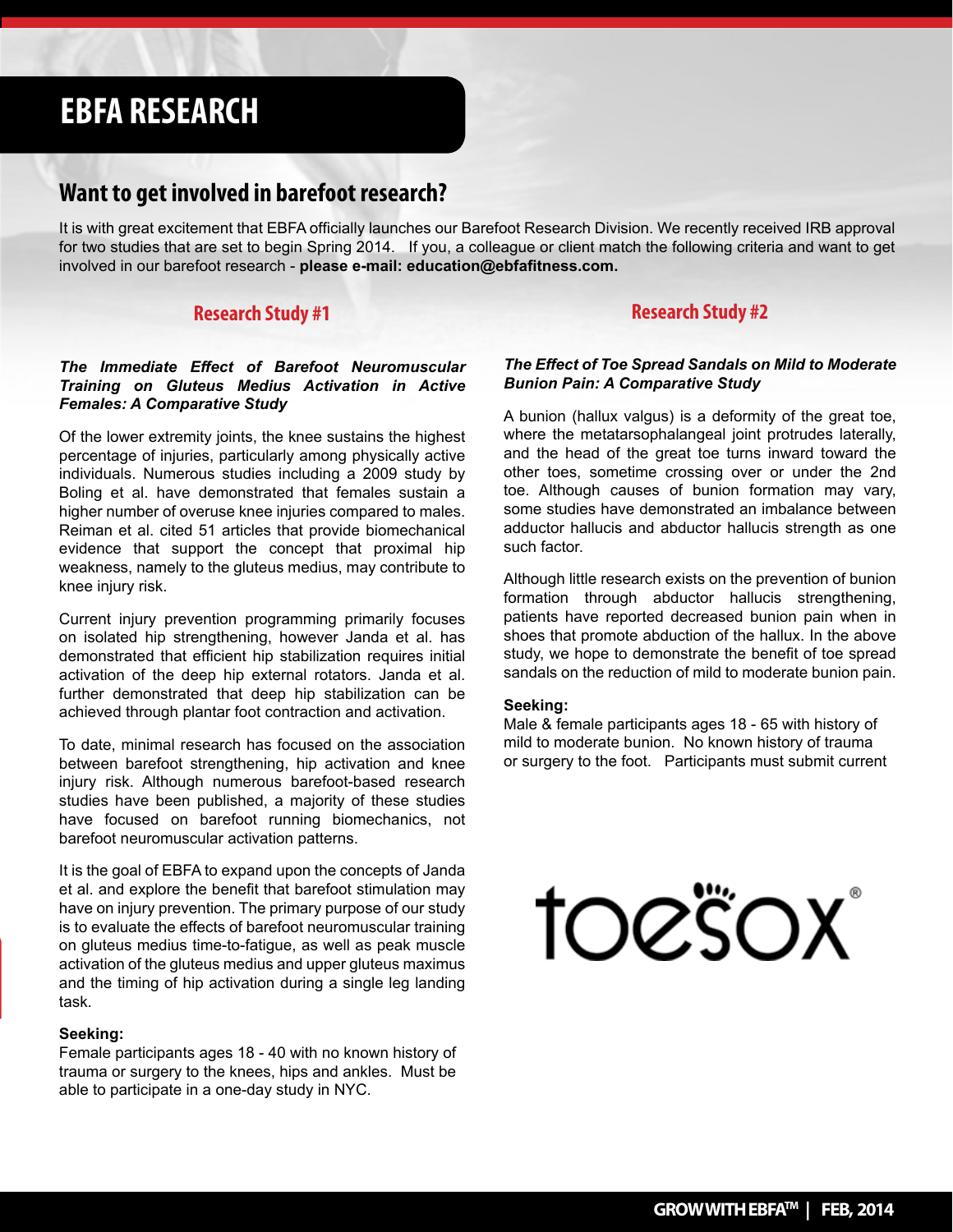## **Master Instructor Program**



### **EBFA Launches New MI Program**

**-Dr Emily Splichal, Founder EBFA Fitness**

**Do you have a passion for fitness and education?**

We are looking to bring on a highly select group of Master Instructors to share the power behind our unique educational programming for health and fitness professionals.

The EBFA Master Instructor (MI) Team is made up of highly qualified, passionate instructors with extensive fitness industry experience. All EBFA MI's have been thoroughly trained to teach the core Certifications offered through the EBFA program. Our Master Instructors lead instructor trainings and continuing education workshops throughout the world.

#### **Do you want to join a team of leaders in barefoot education?**

As the first and only fitness education company that focuses on programming from the ground up™, EBFA has become the leaders in barefoot education globally!

Started in 2011 by Podiatrist and Human Movement Specialist, Dr Emily Splichal, EBFA was her way of sharing with the industry her passion for both medicine and movement. With Dr Splichal's unique educational background and insight into human movement as it relates to the foot & ankle and barefoot science, EBFA quickly became recognized for our evidence-based barefoot training programming including:

-Barefoot Training Specialist® Certification

-BARE® Workout Instructor Training

-Barefoot Rx® Certification

-Foot Strike & Functional Movement (Gait Assessment)

#### **Requirements for becoming an EBFA Master Instructor:**

1. Candidate must hold a current, Nationally-Accredited (NCCA) Personal Trainer or Group Fitness Certification such as ACE, AFAA, NASM, NSCA or hold an advanced degree such as BS, ATC, LMT, MS, DPT, DC, DPM, MD.

2. Candidate must have a minimum 5 years experience in the fitness industry and demonstrate a passion for continuing education through either advanced fitness Certifications or attendance at fitness conferences.

3. Candidate must be fluent in English, but upon successful completion of the EBFA MI Program, courses can be taught in native language. EBFA will assist in the translation of all EBFA manuals, power points and supplementary educational materials.

4. Although prior teaching experience is not required, EBFA MI must demonstrate proficiency in public speaking and must embody the passion for the foot & ankle, barefoot science and human movement.

Upon successful completion of the EBFA MI Program, the MI will join a team of like-minded, passionate professionals who are ready to change the way the fitness industry looks at human movement, injury prevention and athletic performance - *from the ground up*™!

#### **EBFA Master Instructor Training**

**March 19 – 21, 2014 Bangkok, Thailand**

## **Accepting Applications!**

For more information please contact:

#### **education@ebfafitness.com**

*Lecanion*<br>Eurgics Themes

Cast<br>Sing pas<br>Cinciude based

#### **EBFA Master Instructor Program Agenda**



n 2011 by Photosod and Human May<br>1, Dr Ensiy Ratchat, EBSA was for<br>1891 - Net mikinity, for passion 15<br>1 and movement, With Dr Ralinkofo<br>141 - An it restaur in the fort & ank<br>11 an it restaur in the fort & ank

- Sundoor franking Specialist" Centricular - SANCY Work our United action Trade inc.





3 day intercient Master Institute

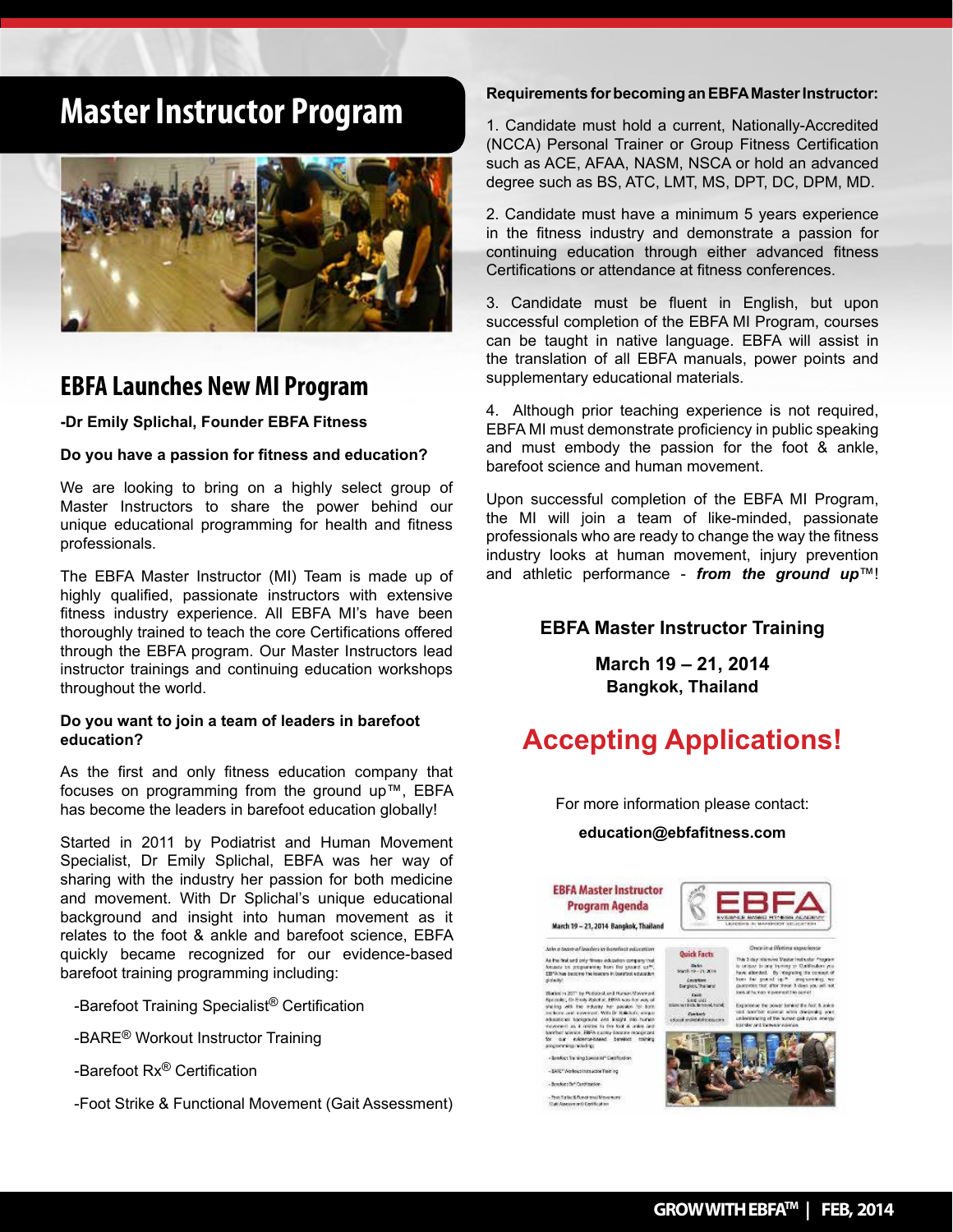# **Upcoming Workshops**

## **USA & CANADA**

**Sat. Mar. 1, 2pm-8pm Barefoot Rx - Barefoot Rehab Specialist - Little Falls, NJ**  Parabolic Performance & Rehab

One Hall Drive Little Falls, NJ 07424

#### **Sat. Mar. 8, 4pm-7pm Barefoot Training for Power & Agility - Baltimore, MD** Art & Strength

8019 Belair Rd, Suite 12 Baltimore, MD 21236

#### **Sat. Mar. 29, 12pm-6pm Barefoot Rx - Barefoot Rehab**

#### **Specialist - San Mateo, CA**

San Mateo Athletic Club Bldg. 5, 1700 W. Hillsdale Blvd. San Mateo, CA 94402

#### **Sun. Mar. 30, 10am-3pm**

#### **Foot Strike & Functional Movement -**

#### **San Francisco, CA**

Muscle Activation of San Francisco 30 Hotaling Place, Lower Level San Francisco, CA 94111

**Sat. Apr. 5, 2pm-5pm Barefoot Training for Power & Agility-Little Falls, NJ**

Parabolic Performance & Rehab One Hall Drive Little Falls, NJ 07424

#### **Sat. Apr. 12, 11am-4pm Foot Strike & Functional Movement -**

**Danvers, MA** KiKi Pilates 10 Elm Street Danvers, MA 01923

## **INTERNATIONAL**

## **Sat. Mar 15, 10am - 5pm Foot Strike & Functional Movement -**

**Singapore**  FIT Singapore 335B Beach Road Singapore

#### **Sat. Mar 22, 10am - 5pm Foot Strike & Functional Movement - Bangkok**

Fitness Innovations Thailand 884, 886 Ploenchit Road, Lumpini, Pathumwan Bangkok 10330, Thailand

#### **Sun. Mar 23, 10am - 5pm**

#### **Barefoot Training Specialist® -**

#### **Petaling Jaya**

FIT Malaysia No. 2-8, 2nd Floor, D19 Business Centre, Jalan PJU 8/3 Bandar Damansara Perdana, 47820 Petaling Jaya, Selangor, Malaysia 47820

#### **Sat. June 7, 9am-5pm**

#### **Barefoot Training Specialist® - Valencia**

ST Solutions Valencia, Spain

## **Sun. June 8, 9am-5pm**

#### **Foot Strike & Functional Movement - Valencia**

ST Solutions Valencia, Spain

## **Contacts**

## **Dr Emily Splichal**

**Founder EBFA Fitness** dremily@ebfafitness.com

#### **Sanjay Dev**

**Director of Global Initiatives** sanjay@ebfafitness.com

#### **Doug Van Dalinda**

**Continuing Education Coordinator** doug@ebfafitness.com

## **EBFA returns to India February 2014!**



After four successful workshops across India in 2013, EBFA proudly announces our return to India in February 2014!

EBFA's Dr Emily will return for a series of movement workshops and runner's clinics powered by Rocktape. For the first time ever, health and fitness professionals will be able to gain powerful tools in gait assessment, footwear science and kinesiology taping for the prevention of running-related injuries.

> **Cities already confirmed for February 14th - 23rd: Delhi, Kolkata, Bangalore & Hyderabad**

**For more information or to register, please contact: sanjay@ebfafitness.com**